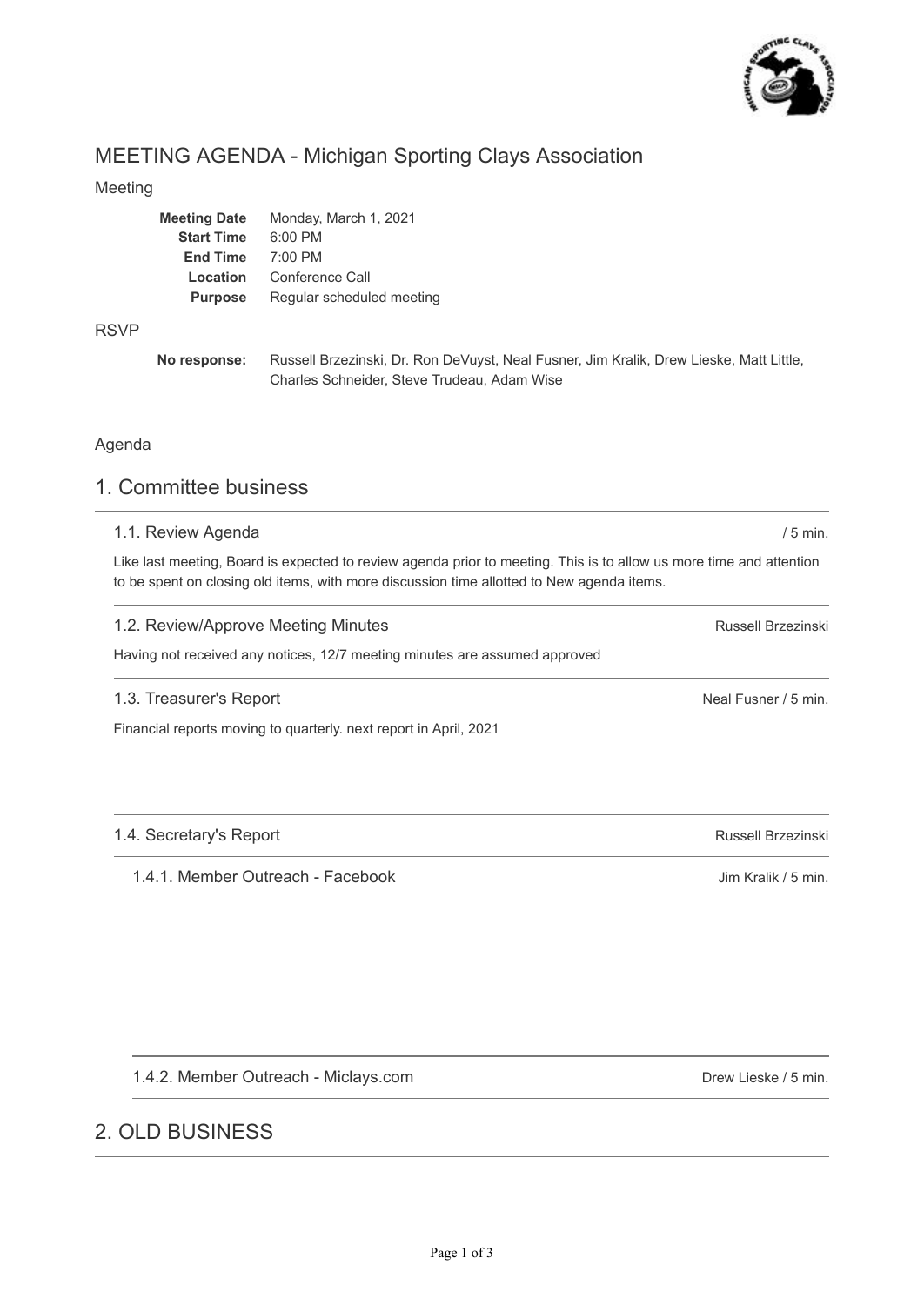

Russell Brzezinski / 20 min.

#### 2.1. State Shoot/GLC Host Club Participation & Process for Determining State Shoot Venue

Discussed at 4/22/20 Meeting: We need to understand better why there isn't greater participation from clubs to host tournaments to provide our membership with more options. Further exploration is required, may need to survey clubs. Steve recommended MSCA allow for electronic voting for the membership to decide upon the host club for the State Shoot. Kathy made the same recommendation last year. It was not supported. Again, this would require a By-laws change. Concerns raised the 2/3 of the MSCA membership does not participate in the tournament. Needs further discussion. May survey the membership.

Discussed at the 6/1/20 meeting: KML can create survey re: preference for selecting shoot. Drew would like the survey to include who is allowed to vote. Jim will write something up for us to react to regarding the subject. We may not elect to poll the membership. Exploring options; needs further discussion.

#### Jim's 6/3/20 email to the Board:

"On the discussion of change to the selection of the State Shoot, when/if we decide to poll the membership, I would like to pose the following to the Facebook page community:

(draft) Discussion has been initiated between member shooters and the MSCA Board on the way the host venue for the State Shoot is selected. Currently, in accordance with the MSCA By-Laws Article X, the host club selection is made by the MSCA general membership by vote. Each MSCA shooter in good standing and in attendance at the current year's State Shoot selects between the presented bids. No proxy votes are allowed. An announcement is then made, usually at the State Shoot dinner.

The MSCA Board would appreciate any thoughts and suggestions from the membership on whether to continue the current State Shoot selection procedure or pursue adjustments, keeping in mind that any changes would necessitate a change also to the current By-Laws. Please respond via email or Messenger (NOT COMMENTS TO THE FACEBOOK PAGE) and include your NSCA membership number. Thank you, The MSCA Board (end draft)"

#### 7/6/20: Deferred

8/3/20: Combined this topic with 2.5: MSCA Membership Survey re: Voting on State Shoot moving forward.

Russell asked about thoughts or ideas people might have on how this could be different. There are 4 clubs that are eligible to host the State Shoot. How do we help other clubs prepare for meeting the criteria and hosting the GLC? We only receive 2 bids for the 2021 State Shoot. There was much discussion about how to promote our shoots and encourage participation, from raffles of firearms, to the "Shoot the State" campaign. It was decided that this year we will move forward with MSCA members who participate in the 2020 State Shoot voting for the 2021 State Shoot, as indicated in the Bylaws. Suggestions made regarding moving toward a rotation of qualifying clubs for the State Shoot with signed contracts (in lieu of bids) to meet expectations from the host club. If a club cannot host their year, they could pass and the venue would move to the next club in the rotation. This needs further discussion and an eventual likely vote of the MSCA membership. Any changes would require a change in the Bylaws.

9/14/20: Will hold a special meeting to address this agenda item.

10/2/20: Will wait until more Board members present.

 $\sim$ ~~~~~~~~

12/7/20 discussion around the protocol for cancellation of events.

after some discussion , it was noted it should be made clearer in the by-laws and a procedure established within the BOD to ensure that the board is aware of the cancellation and that Facebook, website and general members are notified of an upcoming shoot cancellation.

Looking to finalize at the next meeting when full representation of the board is present

Charles Schneider / 10 min.